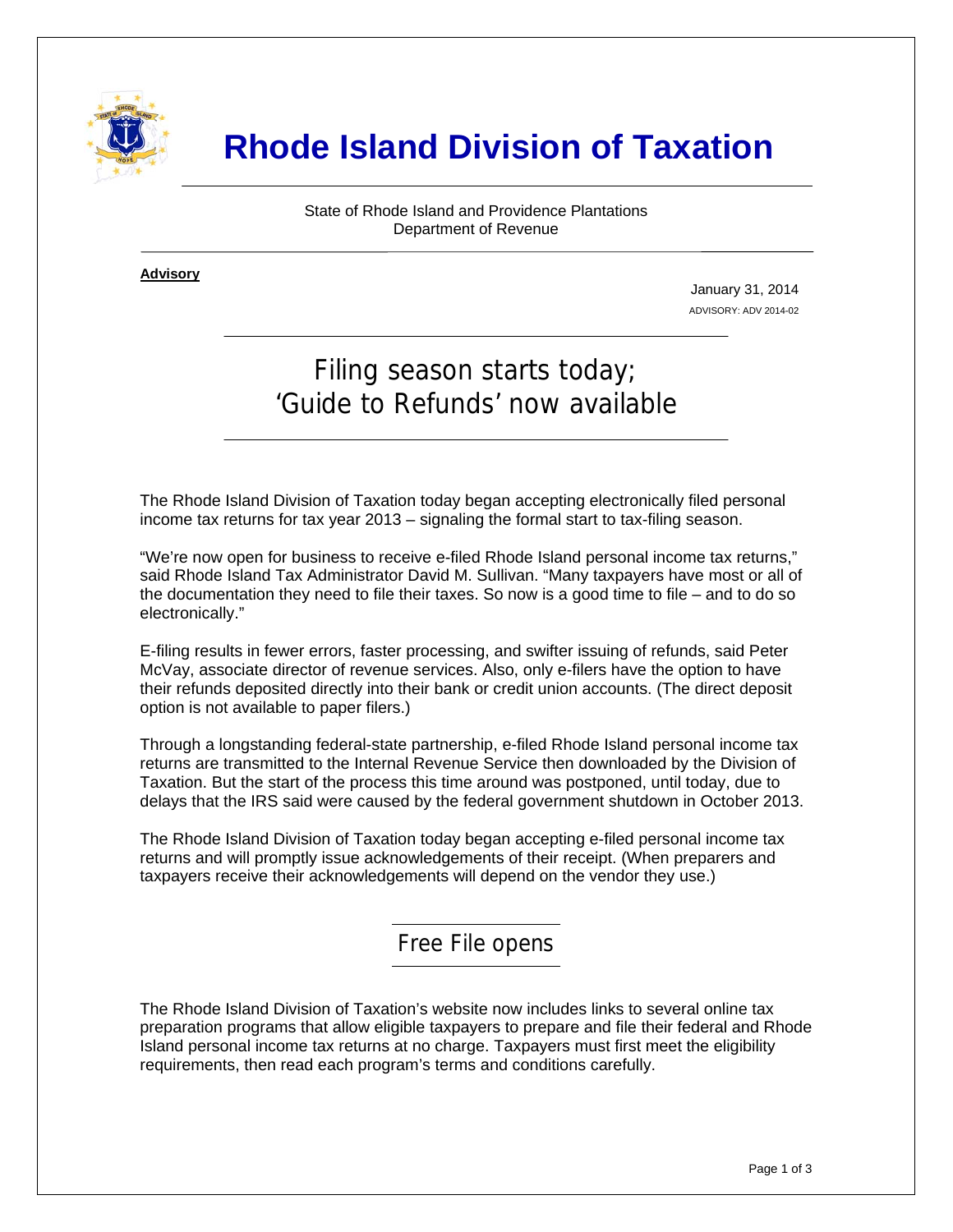"Taxpayers should check to see if they're eligible, and then review each program's rules to make sure the program suits their needs" before choosing a program, Sullivan said. The links are available at: [http://www.tax.ri.gov/misc/efile.php.](http://www.tax.ri.gov/misc/efile.php)

In addition, the website **MyFreeTaxes.com** – a venture of the Walmart Foundation, Goodwill Industries International, National Disability Institute, and United Way – provides free online federal and state tax preparation and filing in all 50 states for individuals and families with a household income of \$58,000 or less in 2013.

Although the Rhode Island Division of Taxation does not prepare tax returns on a walk-in basis, many locations in Rhode Island will prepare personal income tax returns -- and property-tax relief claims on Form RI-1040H -- all at no charge for eligible taxpayers. To find a volunteer tax preparation site near you:

- **Call the United Way of Rhode Island's helpline at 211, or click [here](http://www.211ri.org/) for the website.**
- Call the VITA program toll-free at 1-800-906-9887, or click [here](http://www.irs.gov/Individuals/Free-Tax-Return-Preparation-for-You-by-Volunteers) for the website.
- Call the AARP Tax-Aide program toll-free at 1-888-227-7669, or click [here](http://www.aarp.org/applications/VMISLocator/taxAideLocations.action;jsessionid=EBCB18E536011D3FA627D058794A7402) for the website.

### Guide to refunds

New for this season, the Division of Taxation has published a "Guide to Tax Refunds," which provides answers to frequently asked questions about personal income tax refunds. "This guide, put together by our Personal Income Tax section, answers a lot of the questions that taxpayers have during tax season about their refunds," Sullivan said.

Among the topics in the guide: how to find out the status of your refund; what to do when a direct deposit goes astray; why your refund amount may be more – or less – than you expected; and common errors that lead to refund delays. Click [here](http://www.tax.ri.gov/Tax%20Website/TAX/notice/Guide%20to%20Tax%20Refunds.pdf) for a copy of the quide.

### Forms 1099-G, 1099-INT

The Division of Taxation recently completed the mailing of Forms 1099-G and 1099-INT to taxpayers. Neither form is a bill; each is for information purposes.

The Form 1099-G shows the amount of Rhode Island personal income tax refund a taxpayer received in 2013. The Form 1099-INT reports any interest a taxpayer earned on their income tax refund. The forms are typically used to help prepare one's tax returns. Altogether, the Division of Taxation ended up mailing 216,400 Forms 1099-G and 6,716 Forms 1099-INT.

#### Answers to practitioner questions

The Division of Taxation recently made presentations to practitioner groups and posted answers to certain of their questions. The posting has been revised. Click [here](http://www.tax.ri.gov/Tax%20Website/TAX/notice/Responses%20to%20Practitioner%20Questions%2012-31-13.pdf) for a copy.